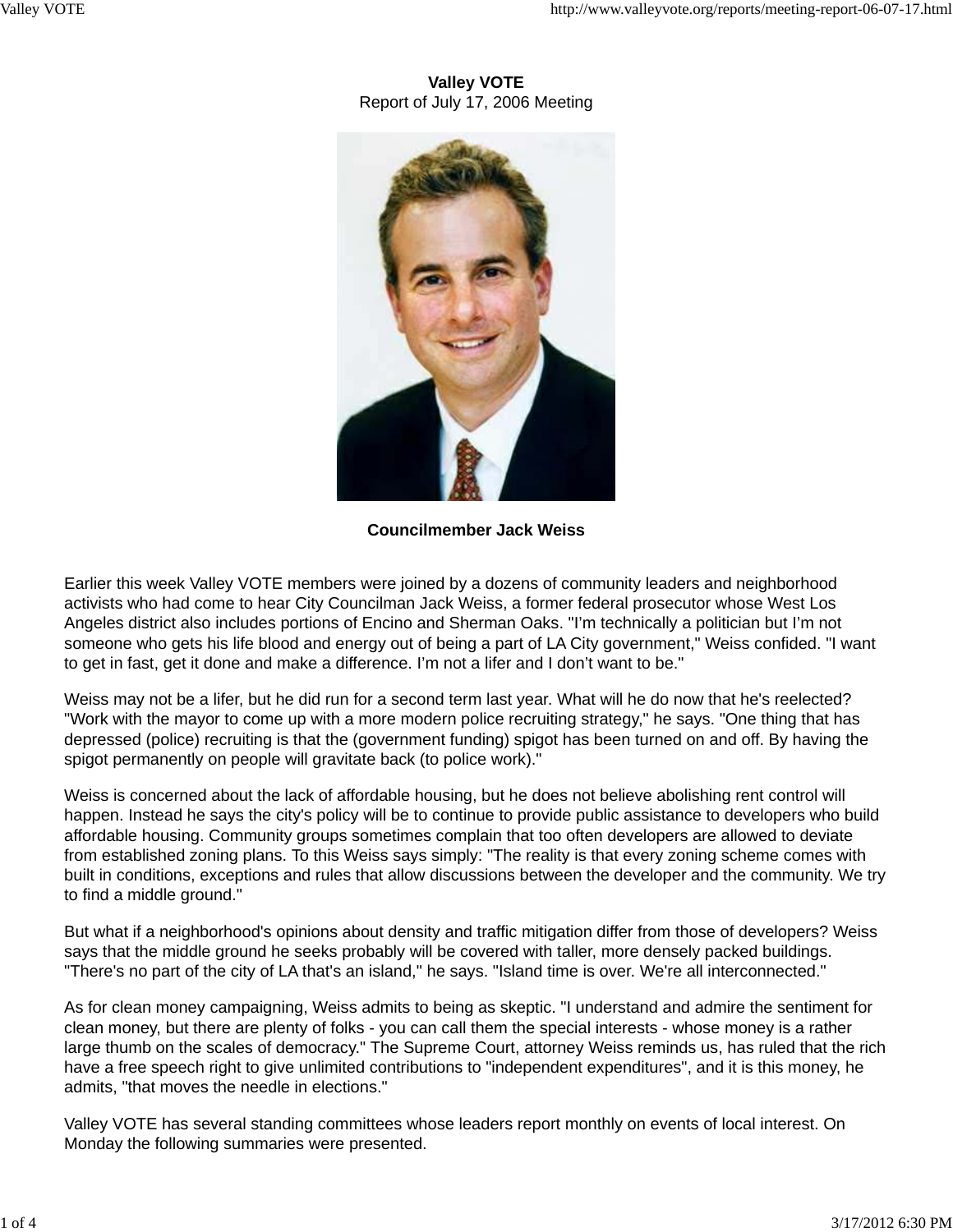# *Come Fly With Me*

Denny Schneider, Valley VOTE's emissary to Los Angeles World Airports, reports that to make airport travel more convenient for people in the Valley, LAWA is initiating a six month pilot program for the "VNY FlyAway Bus" from Van Nuys Airport to Burbank's Bob Hope Airport. It will be similar to the currently operation in which Valley residents board a comfortable, air conditioned bus to be delivered to LAX for a nominal cost. Over the next several years additional destinations will be added.

Present US law prohibits an airport operator from restricting the number and kinds of flights into their facility as long as the facility can safely handle that aircraft. Only the FAA is empowered to order air traffic restrictions. LAWA is preparing support for an FAA Part 161 study/approval for Van Nuys Airport to ban the louder "Stage 2" aircraft (such as old 707s) from operating at Van Nuys airport. A Part 161 study is a long and involved process that takes several years to complete, but it is a move in the right direction for those impacted.

# *TV Guide*

Cable operators have agreed to support AB 2987, the Fabian Nunez bill that shifts all video franchising from the local to the state level, says Richard Bort, chairman of Valley VOTE's Finance Committee. This will allow telephone companies to compete with cable companies in delivering video programming. Although the bill provides for local entities to continue to receive five percent franchise fees, the method of calculation may change. City and county authorities are concerned that they are losing control; activist groups are concerned that their public access channels will no longer be available. Valley VOTE is concerned that Time Warner Cable will no longer have incentive to meet our request for on-demand service that would carry video tapes of city council, committee, and commission meetings, neighborhood council meetings, press conferences, and the like.

Meanwhile, Comcast and Time Warner have signed a revised contract to jointly purchase the assets of Adelphia Communications Corp. The deal calls for the acquisition to close by July 31, 2006. The U.S. Bankruptcy judge has approved the sale of assets by Adelphia to Time Warner and Comcast. The Federal Communications Commission is expected to approve the transaction as well by July 31, 2006.

## *Billion Dollar Bonds*

Prior to 1986 Los Angeles never had any persistent shortage of affordable housing. But in 1979 L A' s Rent Stabilization Ordinance (rent control), started. Owners who want or need to improve or make major repairs immediately lose at least 40% of their investment, while it takes at least six years to recover the remaining 60%. When tenants have to vacate their units to make rehab possible, the owner has to pay relocation assistance that, in many cases, amounts to a refund of at least a years rent. It's the only industry, notes Valley VOTE treasurer Vic Viereck, that requires owners to refund over a year's (sales) rent just to stop doing business with them.

Unable to pass along the costs of improvements, owners of apartment buildings in more affluent neighborhoods have been evicting tenants and converting their structures to condominiums. "After busloads of tenants descended on City Hall the council entertained a motion to place a moratorium on condo conversions notes Valley VOTE's Land Use Committee head Pauline Tallent, "but this action does not address the main reason for the conversions."

The 1986 federal Tax Reform Act eliminated investors' opportunity to use rental housing as a tax shelter, and initiated Passive Loss Restrictions which discourage investment in rental housing. California's legislature followed suit.

Now that government has effectively caused the ongoing housing shortage, Los Angeles' Mayor and City Council want a Billion Dollar Bond issued to subsidize "affordable housing." What is wrong with the Billion Dollar Bond?

\*The \$15 tax per hundred thousand assessed value would make all homes less affordable.

\*Prices on all products and services provided from Los Angeles real estate would have to be increased to cover the tax.

\*Lower income people would be subsidizing more affluent people.

\*The tax exempt status of many of the subsidized buildings would erode the tax base.

\*The bond funds would be like a pot-of-gold to elected officials looking for campaign contributors. That's not "Clean Money Campaigning."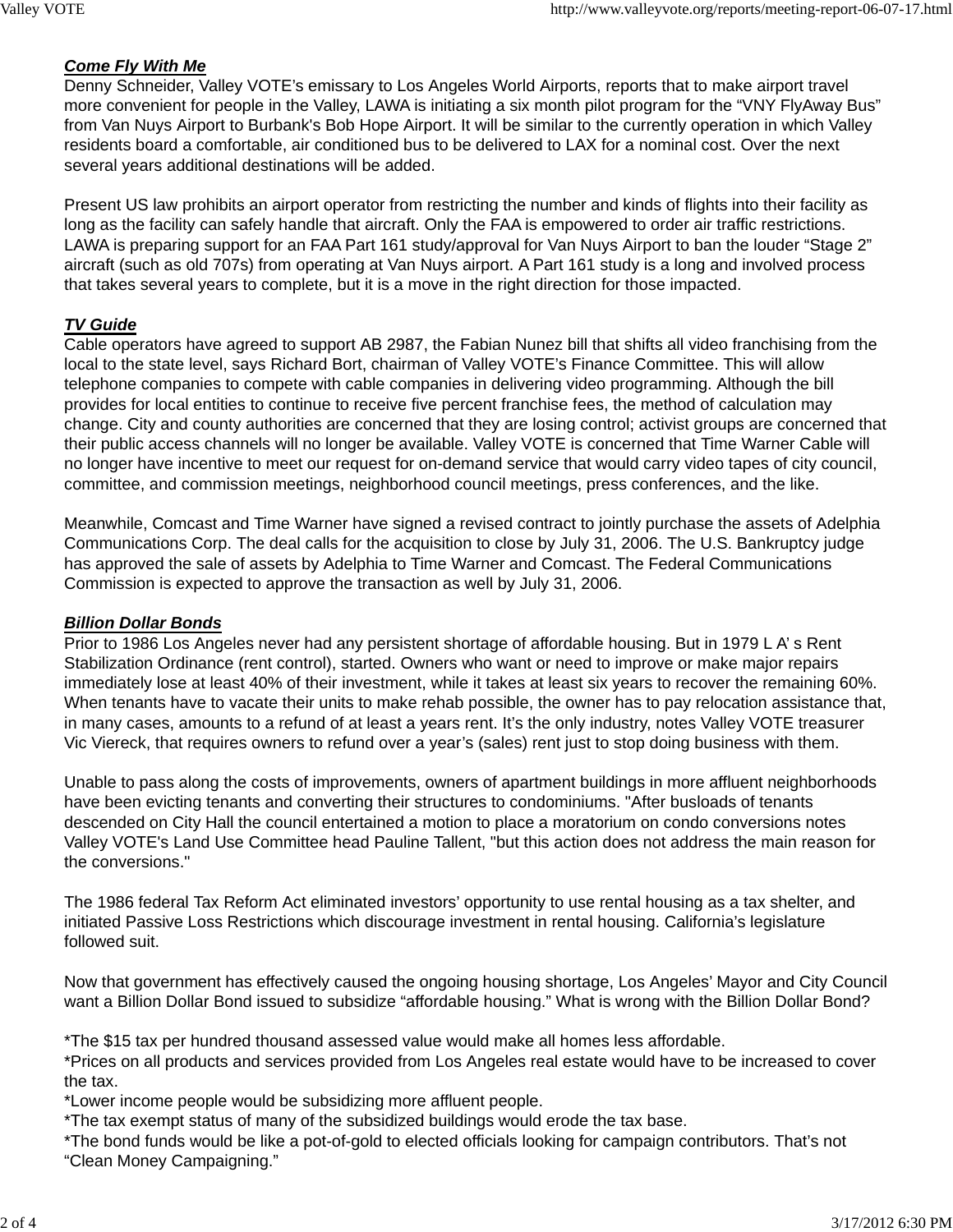## *Clean Money…To Be or Not…*

The Clean Money and Fair Elections initiative was certified by California's Secretary of State on June 26 and will be on the November ballot as Proposition 89, reports Robin Gilbert, San Fernando Valley coordinator of the California Clean Money Campaign. Financed by a 0.2% increase in corporate taxes, the initiative not only would institute full public funding of campaigns but also require candidates to appear in primary and general election debates.

Last week, the LA City Council made their sentiments known, voting to call the campaign funding concept "full public financing" instead of "clean money" in a study that will be examining the plan for Los Angeles City Elections.

# *912 Commission Report*

Joe Vitti, appointed by Greig Smith to represent Council District 12 on the 912 Commission, gave an overview of some of the issues the Commission will be reviewing in the following year. As you may recall this city charter mandated commission is charged with evaluating the efficacy of the neighborhood council system. Vitti briefly highlighted some of the items that the commission will consider as outlined in the City Ordinance 177535. They are: A. Definition of "stakeholder"; B. Outreach to assure the councils represent the demographics of their district; C. The effectiveness of the Early Notification System; D. The training process for N.C. members; E. Funding and Budgetary issues; F. Manner in which N.C.'s work together; G. Manner in which they work with Councilmembers; H. Accomplishments of N.C.'s; I. Challenges of N.C. elections; J. Accountability of N.C.'s , government officials and City officers; K. The NC's role as related to DONE, BONC, and other City offices; L. The role of MOU's with City departments.

The commission will be meeting 2 times a month on the first Thursday and third Tuesday in the evening at various locations around the city. Public comment is welcome. The next meeting will be on August 3,2006. Location to be determined. To automatically receive agendas by e-mail, sign up at http://parc3.lacity.org /ens/index.cfm.

## *Noteworthy*

After decades of building cafeterias that serve food students reluctantly buy and grudgingly eat, LA's Community College District finally will seek competitive bids from contractors interested in building food courts, says Valley VOTE Executive Committee member Richard Leyner. The move should produce an infusion of cash - and better food.

Save the date: October 5, 2006. That when the United Chambers of Commerce will hold their second annual Mayor's Day luncheon at the Marriott Hotel in Woodland Hills. For \$40 you can meet and break bread with Antonio Villaraigosa and other mayors from Burbank, Agoura, Santa Clarita and other Valley area cities.

## *And Finally*

**Your Moment of San Fernando Valley Zen**